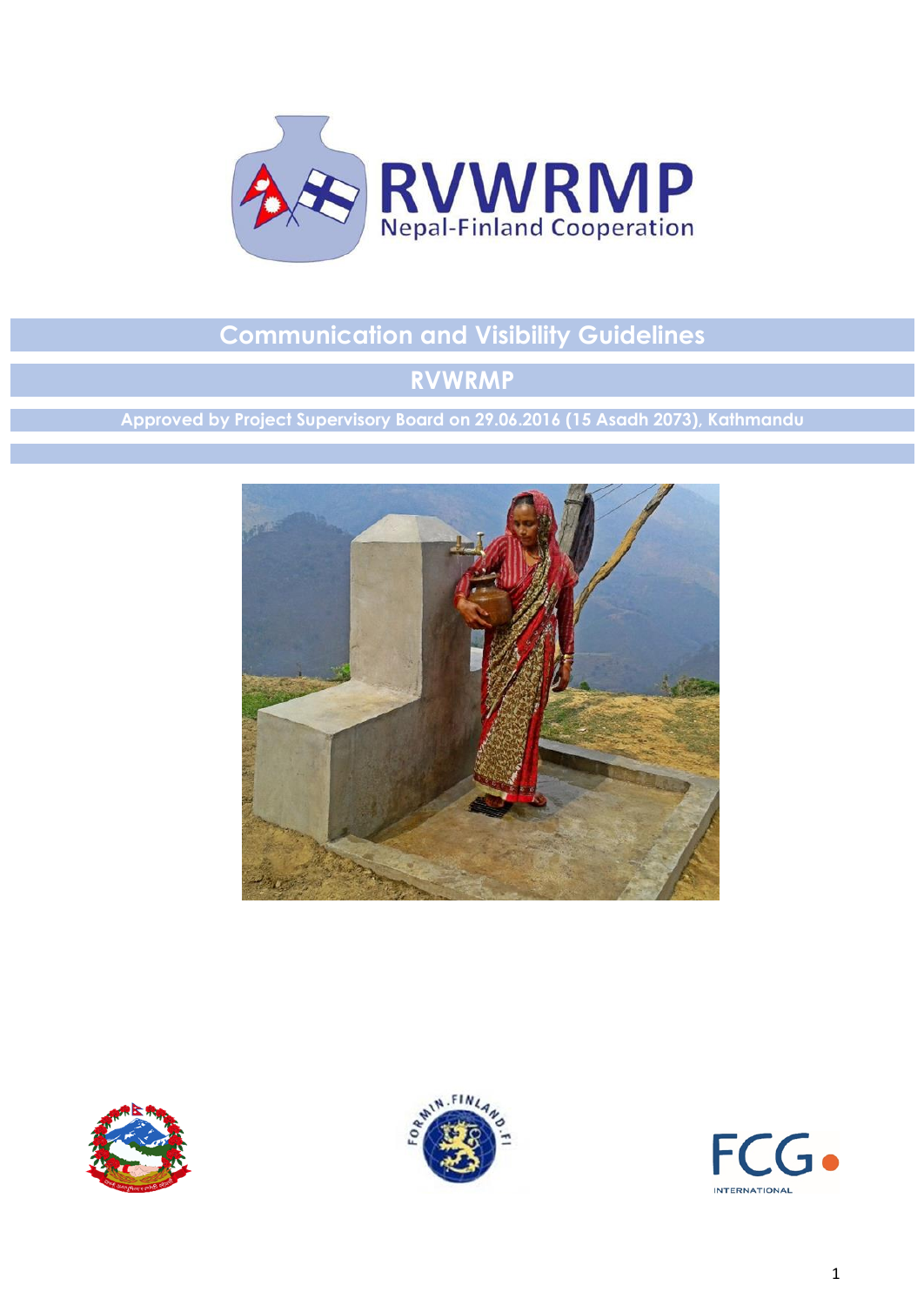## Communication and Visibility Guidelines

### Objective of the communication and visibility guidelines

The objective of the guidelines is to communicate about the Project results, share success stories and lessons learnt to the audiences relevant for the Project. It is also about raising awareness on the Project objectives among the beneficiaries and giving acknowledgement to the financiers. The communication plan will work on the following levels: public communication to the Finnish audience; public communication and advocacy to the Nepalese stakeholders; communication on the Project objective to the Project beneficiaries; visibility of the Project and EU guidelines.

## 1. Communicating to the Finnish audience

The Finnish audience is divided into two groups based on their respective points of interest. Finnish taxpayers, who should be informed about the outcomes of the Project, will be targeted as one group and the Development Professionals (along with the staff of Ministry for Foreign Affairs of Finland), who will have an interest in the Project findings, will form the other targeted group.

### 1.1 Finnish audience:

Objective of communication:

*"Accountability to tax payers"*

Modes of communication*:*

- Tweets with useful hashtags
- Instagram with useful hashtags
- Videos shared on YouTube
- Paid Facebook advertisements in order to reach larger audiences
- Writer's comments in local newspapers
- Hosting of Finnish journalists visiting the Project

For the purpose of informing the Finnish citizens about the development cooperation in Nepal, the Project should produce material which the audience finds interesting. Therefore case studies, short stories and audiovisual material will be used in communicating about the outcomes of the Project supported by the taxpayers.

With the use of hashtags new audiences can be reached through Twitter and Instagram. Twitter is favourable for the effective, short messaging and the possibility of linking Twitter users to the Project webpage and/ or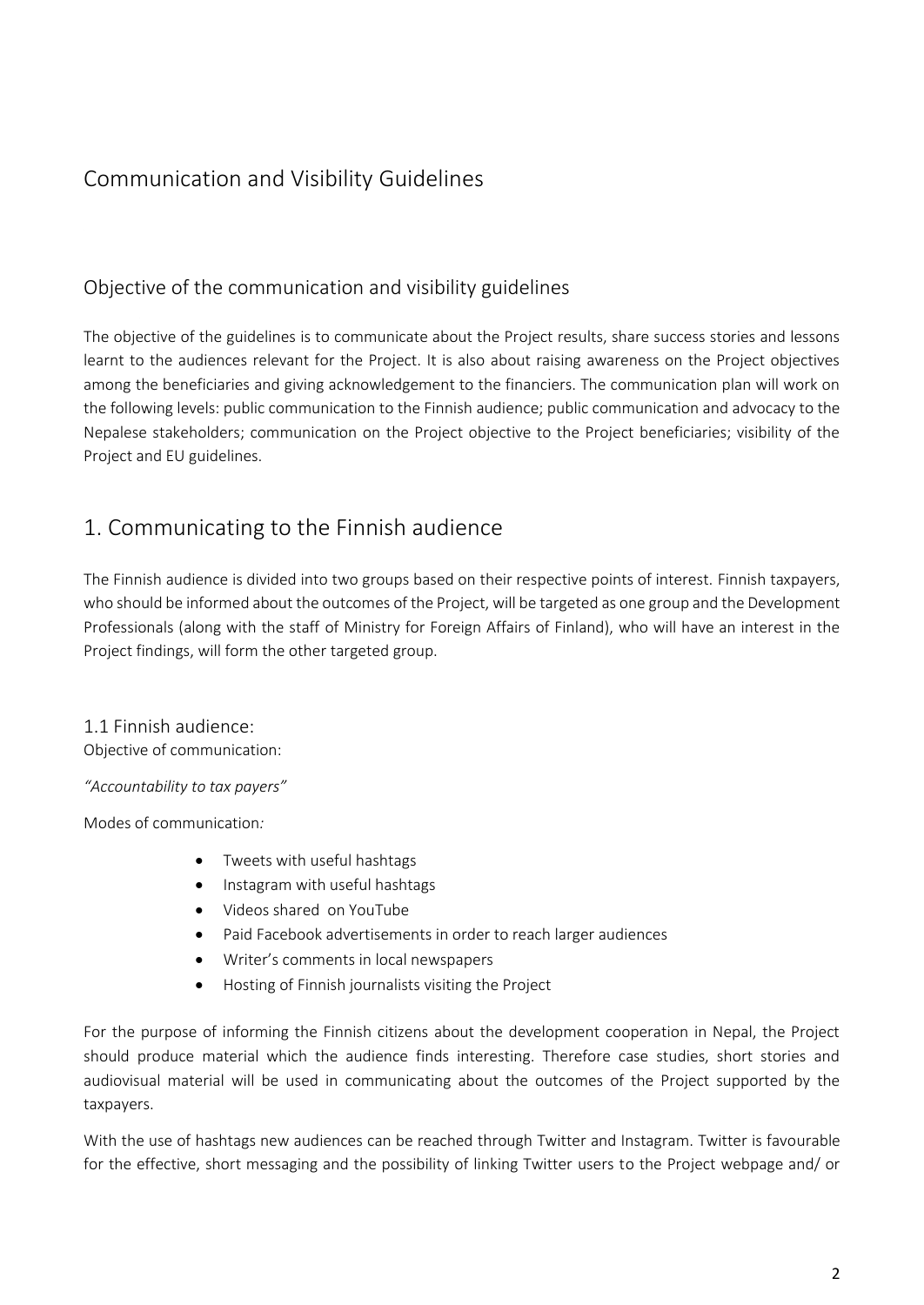blog. Instagram is also a very effective way of communication, since it is possible to link the Project hashtags to other discourses and visualize the results for the audience.

All Twitter and Instagram messages should be written in English, but the hashtags can be both in English and Finnish. This will broaden the scope of discourses the tweets and Instagram posts connect with in the social media.

The following hashtags could be used for connecting with relevant topics:

| #ihimisoikeudet         | #humanrights             |
|-------------------------|--------------------------|
| #kehitysyhteistyo       | #NepalFinlandcooperation |
| #Nepal                  | #Menstruationmatters     |
| #tulokset               | #SDGs                    |
| #vesihanke              | #waterandsanitation      |
| #vesijasanitaatio       | #WASH                    |
| #developmentcooperation | #waterandsanitationmonth |
| #HBRA                   | #womensrights            |

Thematic information about the Project will be posted on International Days:

- International Women's Day (8 March)
- World Water Day (22 March)
- World Health Day (7 April)
- International Day of Families (15 May)
- Menstrual Hygiene Day (28 May)
- World Environment Day ( 5 June)
- National Sanitation Week (5-11 June)
- Int. Day of Older Persons (1 October)
- Sanitation Week
- World Handwashing Day ( 15 October)
- World Toilet Day ( 19 November)
- World AIDS Day (1 December)
- Human Rights Day (10 December)
- Renewable Energy Week

All posts on Facebook, Twitter and Instagram are targeted for the Finnish, Nepalese and International audiences who are assumed not to be familiar with the project. Their interests should be considered and therefore all communication should focus on the outcomes of the project and the beneficiaries, rather than the processes, such as trainings, and the people doing it. Posted pictures should be explained well and no abbreviations should be used at any time (with the exception of the commonly known abbreviation WASH).

The new social media channels, Instagram and Twitter, will be shared with the Rural Water Supply and Sanitation Project in Western Nepal RWSSNP-Project, in order to collect material more easily and reach the audience more effectively.

### Tips for posting on social media:

- Focus on what is interesting for the general audience; project outcomes, beneficiaries, inviting topics and appealing pictures
- Post high quality pictures only. Pictures can be edited with free photo editors, such as befunky.com
- Use the limited space to describe the event or the outcome of the picture, rather than explaining the precise geographical location
- Don't use abbreviations, they are not familiar to all
- Use popular hashtags to connect the issue with other discourses in the social media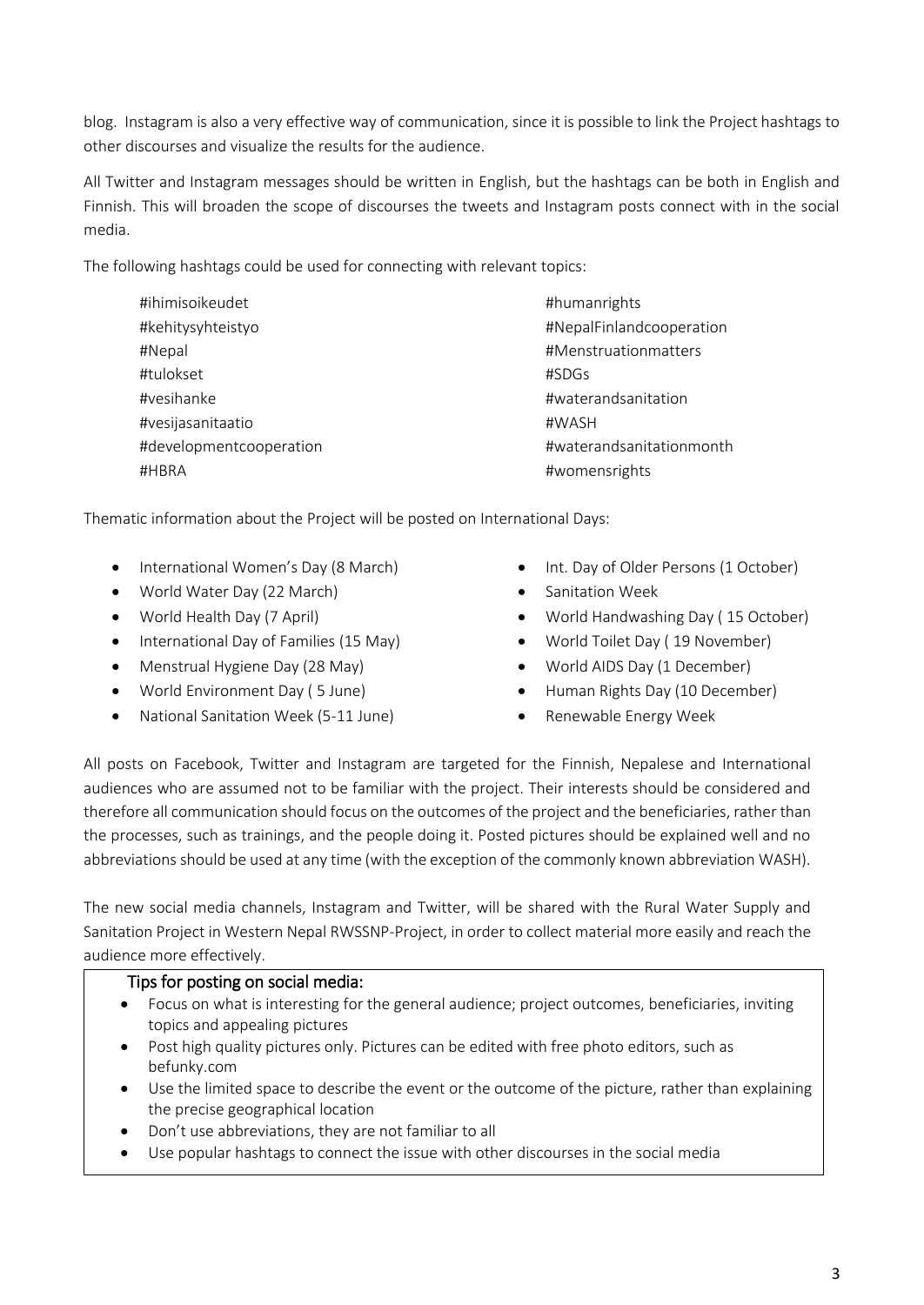### 1.2 Finnish and other International Development Professionals: Objective of communication:

#### *"Sharing lessons learnt"*

Modes of communication:

- Sharing lessons learnt with the development workers on kehitysmaaliike emailing list
- Writing a blog on development and cultural issues, shared on Facebook and possibly by Kepa or maailma.net
- Tweets with useful hashtags
- Instagram pictures with useful hashtags
- Articles in relevant media through hosting journalists

International Development Professionals should be reached in order to share the lessons learnt and the modalities tested by the Project. This international audience consists mainly of Finnish development professionals and staff of Ministry for Foreign Affairs of Finland, but can reach a wider audience too, for example through tweeting about Project outcomes and participating in international conferences and seminars. Communication targeted for the development professionals should include more statistical data than case studies.

Special emphasis should be placed on communication about the practical implementation of the human rights based approach in the Far- and Mid-Western Nepal, about access of the target population to basic assets and resources, that impact - people's lives and livelihoods.

Here too collaboration with the RWSSP-WN Project can be done in reaching the Finnish audience more effectively. The already posted RWSSP-WN blogs can be directly translated to Finnish and posted on the Project blog. Some lessons learned from both Projects can be shared on the Finnish *kehitysmaaliike* emailing list which is targeted for the Finnish development specialists.

Preparing presentations to international conferences, such as Stockholm Water Week, and participation of staff<sup>1</sup> in academic seminars enhances the sharing of lessons learnt and best practices.

**<sup>.</sup>**  $1$  Up to approximately 75% of all travel costs can be provided for staff members biannually, if approved by the PMT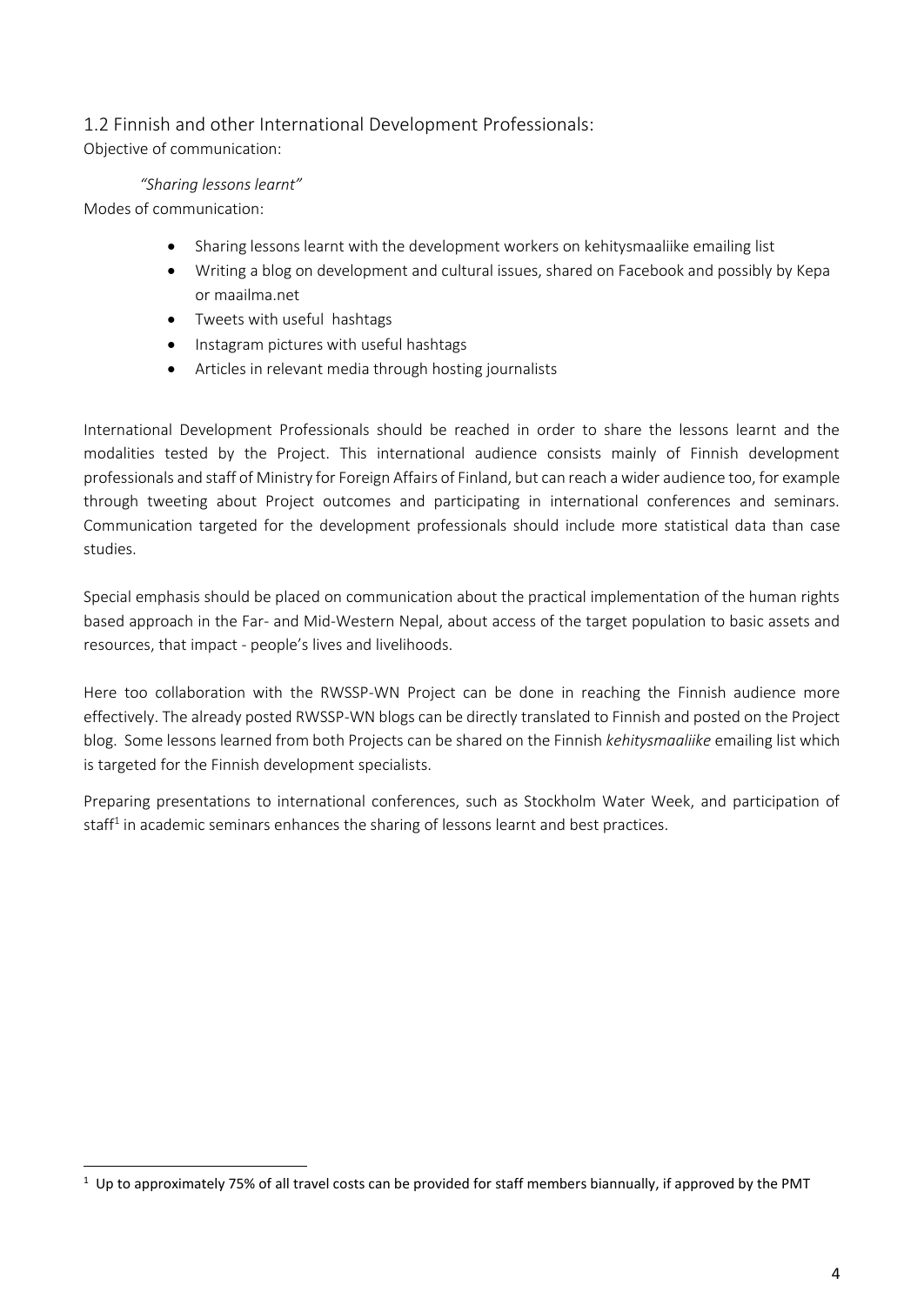# 2. Communication of the Project results and best practices on provincial and national level

Objective of communication *"Networking, contributing to policy dialogue and exchanging information"*

Modes of communication:

- Seminars, workshops and conferences
- Press releases
- Meetings and networking
- Facebook and Twitter
- Media mobilization

### 2.1 Contribution in national policy dialogue in Phase II

In Phase II contributions to regional and national processes was limited by the long distance and high costs to travel from Kathmandu, which made it impossible to participate many of the national conferences and other events. However, Phase II had an impact WASH Sector Wide Approach formation such as the participation in WASH Joint Sector Reviews (JSR) and Sector Stakeholder Meetings since the first meeting in 2009 and the coorganization of Far West Regional monitoring visits prior to JSRs. In Phase II commenting was also done on the WASH Sector Development Plan (SDP) and the WASH Act. Phase II also participated in the Learning and Sharing Workshops of Department of Water Supply and sanitation.

Multiple use of water (MUS) was also promoted as a standard practice in different fora including the International MUS Conference in Kathmandu in February 2016. The National WUMP Guidelines were prepared jointly with HELVETAS. The Guidelines were sent to concerned departments (DoLIDAR, DWSS and SEIU) and their comments were received and incorporated in the final draft in January 2016. The final draft is presently translated to Nepalese and will be promulgated by the Ministry of Drinking Water Supply and Sanitation and Ministry of Federal Affairs and Local Development.

Phase II also contributed to the strengthening of FEDWASUN at National and Regional levels with themes like strengthening of User Committees for procurement and O&M, water safety plans, etc. Staff also participated in the Post Disaster Needs Assessment (PDNA) in two affected districts after the 2015 earthquakes and in task force to establish National Climate Resilient Water Supply Guidelines

### 2.2 New impetus for policy dialogue contribution

The new Phase of RVWRMP will also bring a new drive for the Project's contributions to the policy dialogue at provincial and national level.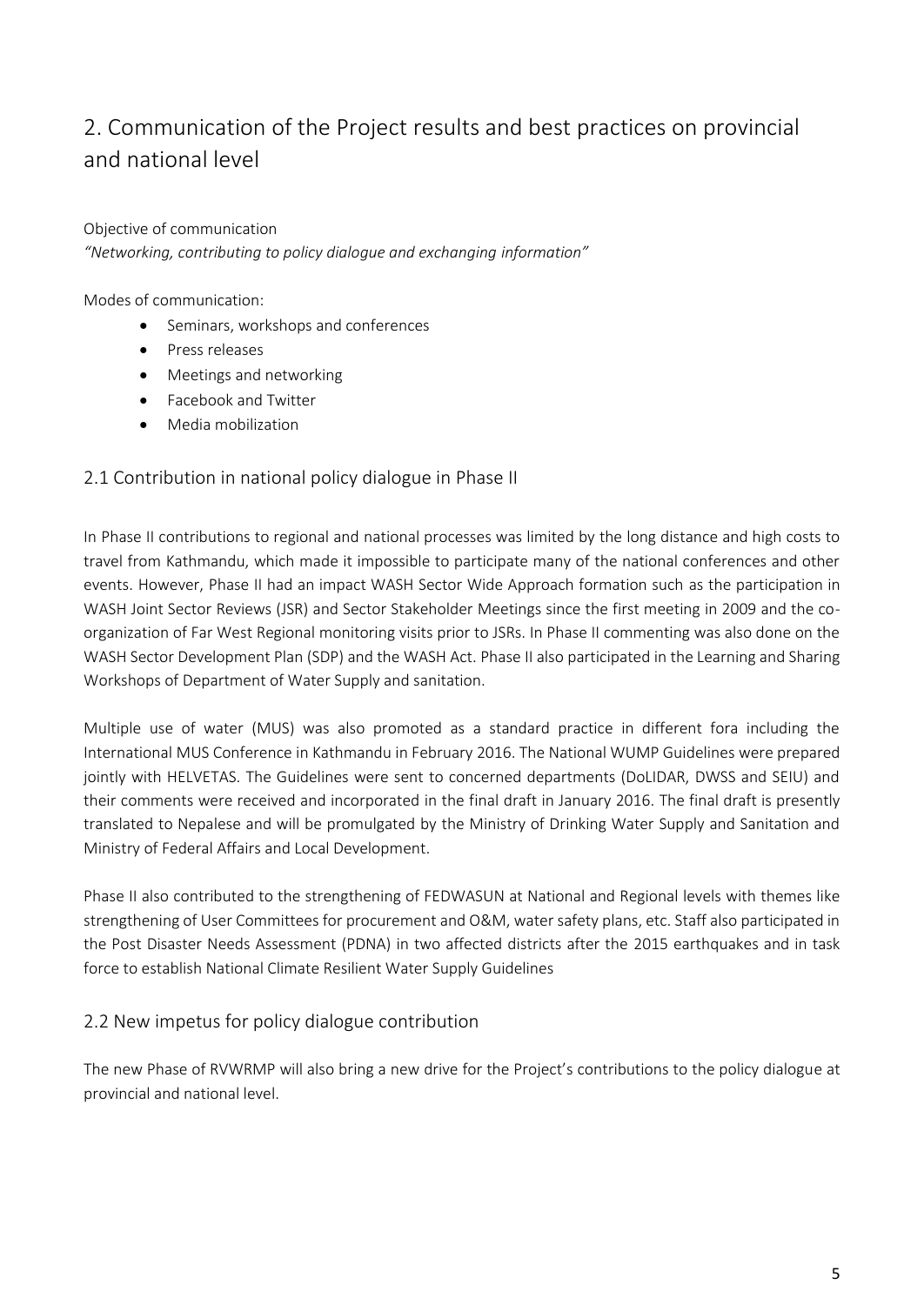In the beginning of Phase III there is a new beginning for the following reasons:

- The responsibilities on water supply and sanitation were transferred from the Ministry of Urban Development to the newly established Ministry of Water Supply and Sanitation, which can be expected to be more interested in rural water supply and sanitation.
- The Sector Development Plan will be concluded after a three year process. Its implementation is planned to start from the beginning of Fiscal Year 2073/2074 (16 July 2016).
- The National WUMP guidelines will be published and divulgated jointly by the Ministry of Drinking Water Supply and Sanitation and Ministry of Federal Affairs and Local Development. This is expected to create a demand for training.
- The (quite impressive) achievements of RVWRMP II were formalized through the approval of its final report and can be used in creating interest to the work done by RVWRMP.
- The Constitution of 2015 creates the provincial authorities with a strong mandate over natural resources including water. The provincial authorities will replace (in an enhanced form) the present regional authorities.

RVWRMP III covers area of interest for more than ten Ministries of Government of Nepal. The major policy dialogue participation will be limited to drinking water, sanitation and hygiene sector. The national WUMP guidelines can, however, be considered as a major national effort to harmonize a multisectoral approach to the use of water resources. With other sectors (agriculture, irrigation, small industries, energy, etc.) the Project aims at influence at provincial/regional level using its good working relations with both Far -and Mid-Western regional authorities in these sectors.

### 2.3 Sharing lessons learnt

In communicating about the success and lessons learnt the Project will work through the print and digital media in Nepal. This information can also be shared in Finland. Phase III can take part in the national and regional level events regarding water, local governance and livelihoods development or organize events jointly with other sectoral actors or Finnish projects to communicate about these issues to wider audience.

The Project will organize a thematic workshop on national level in Kathmandu every year and these one day workshops are directly linked to the work of national Thematic Working Groups. This work is to be closely coordinated with Sector Efficiency Improvement Unit (SEIU).

An important part of the communication plan is to provide information on the demonstration activities of the Project. These include micro-hydro, Multiple Use of Water –schemes and livelihoods as well as the integration of the WUMPs into these village level plans. This could be organized through exposure visits from other VDCs to the demonstration sites. These demonstration activities should also be part of the issues to be communicated at the national level in order to attract other stakeholders' attention to the demonstration and gain larger funding base for the activities in those VDCs, which are not covered by the Project.

The Project will invite local and central level news reporters in the field visits of the high level dignitaries to have media coverage of the Project. Additionally press statement can be released of each visit and shared in different media channels.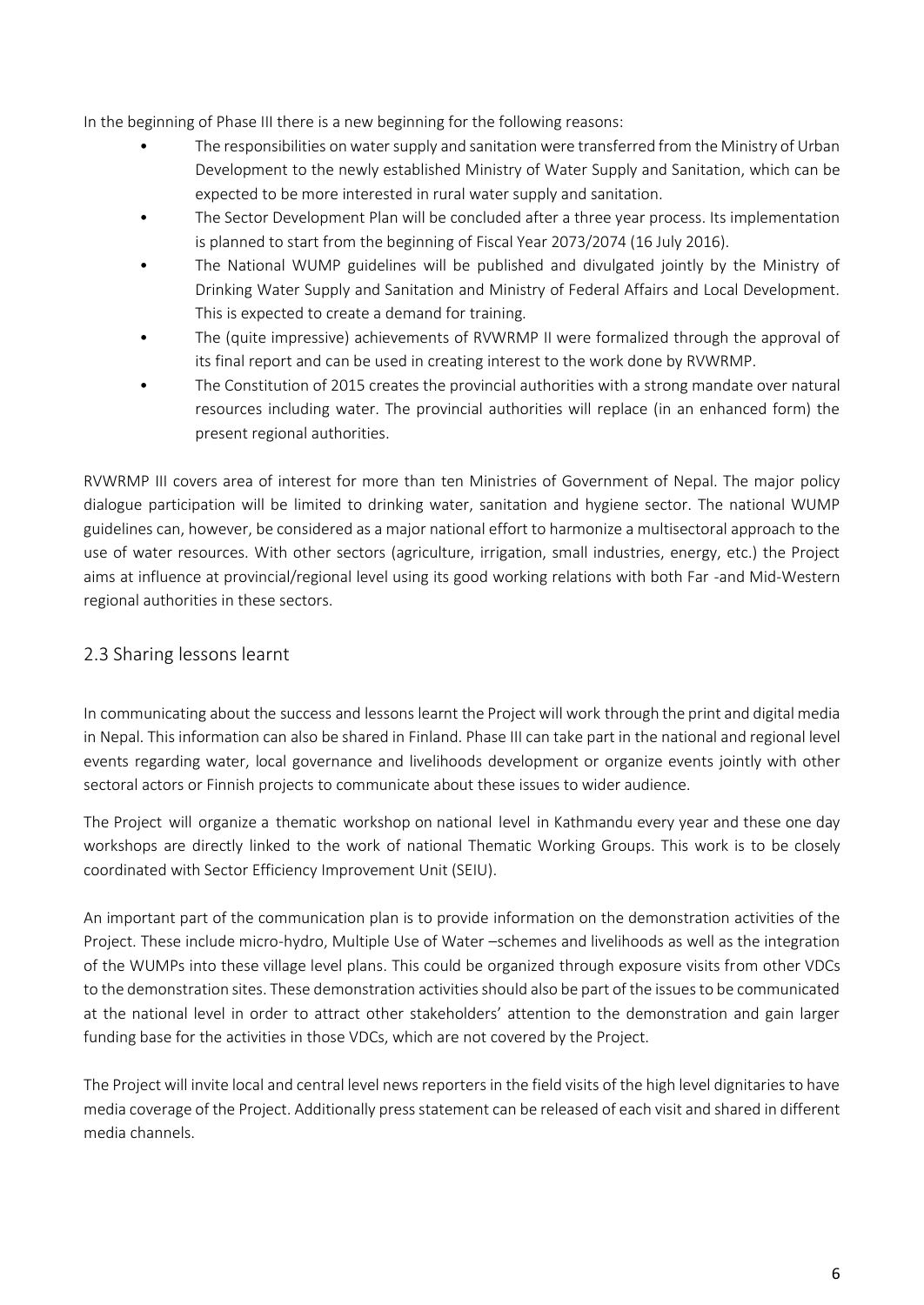## 3. Communicating toward the Project objective

Objective of communication:

*"Raising awareness and promoting total behaviour change"*

Modes of communication:

- Printed materials: leaflets, posters, stickers
- FM Radio: programs, public announcements and jingles
- Participatory communication: Street drama, cultural events
- DDC/VDC level inception meetings/workshops

Effective communication has a vital role in total behaviour change (TBC) in hygiene and sanitation as well as in nutrition in the Project catchment areas. The Behaviour Change Communication (BCC) materials should be delivered in local languages through different information sources. The public will be reached by encouraging newspaper articles on issues by journalists who have been sensitized, producing radio jingles, public announcements and programs, printed materials (posters, comics and stickers), community activities in connection with festivals and specific celebrations, and organizing street dramas etc.

Messages to be given include:

- Hand washing with soap and cleaning agents at critical times
- Safe disposal of faeces
- Handling water and food properly
- Regular nail cutting, bathing, clothes washing, brushing teeth, daily combing
- Home gardens for nutrition & food security
- Menstrual hygiene and use of sanitary

pads/materials

- Use of toilets and taps during menstruation
- Proper waste management in and out of the home
- **Eating nutritious food**
- Active participation of women and disadvantaged groups in project activities

#### Tips for Preparing BCC Materials

- Using active and powerful sentences and words
- Using words and phrases familiar to the target audience
- Insuring the visual communication and text are clearly related
- Avoiding diagrams, graphs and other complicated pictures
- Placing the pictures in logical order
- Placing related message and illustration together
- Not overcrowding printed materials.

The beneficiaries or the rights holders of the Project should be sensitized in the Human Rights Based Approach. Through creating access to information and human rights awareness on the rights to clean water and sanitation and who is responsible for providing the services in the communities, as well as the responsibilities of community members, the lines of accountability between the duty-bearers and right-holders will be strengthened and empowered respectively.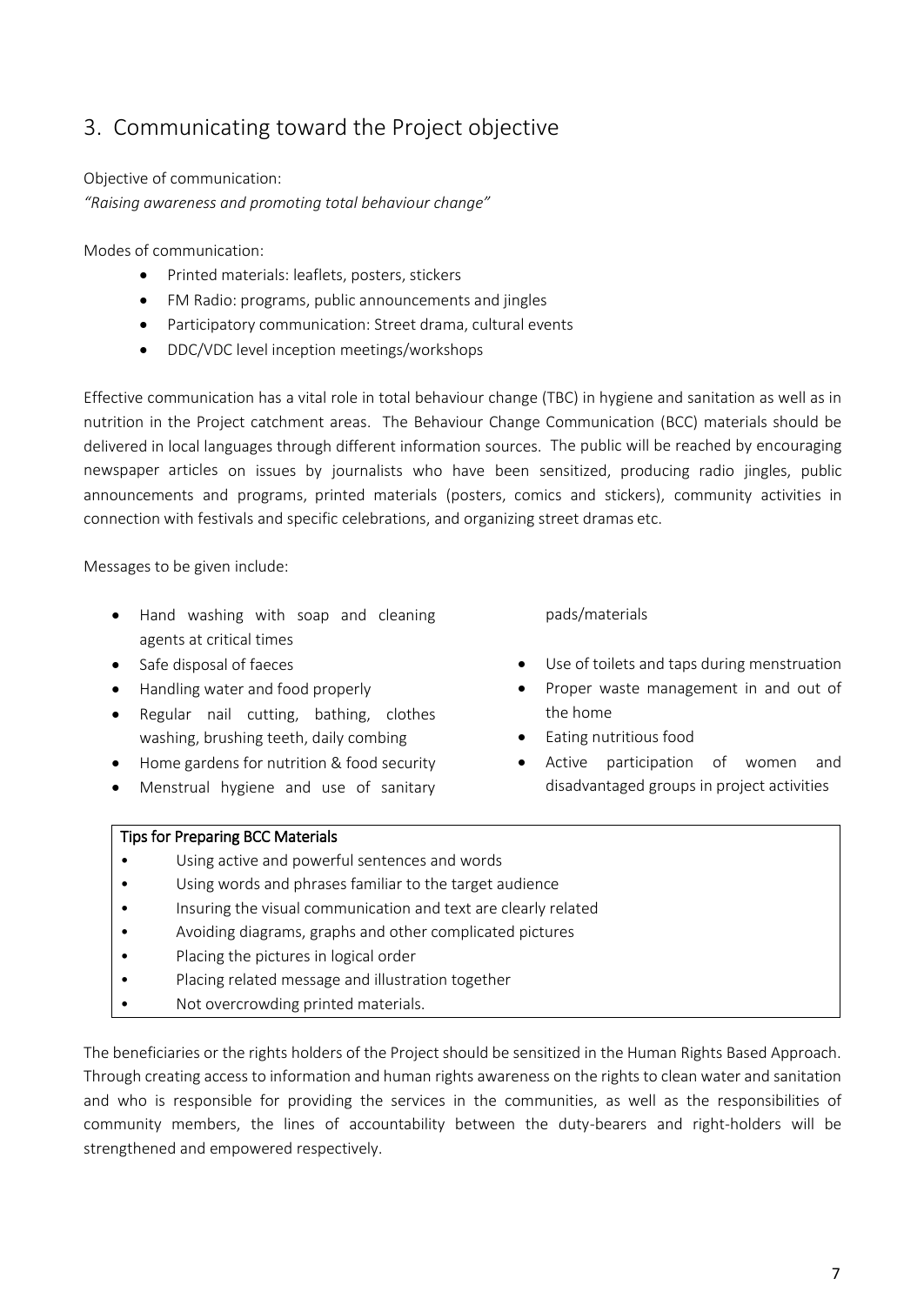The Project supports empowerment through understanding gender and social inclusion (GESI). It is important to promote GESI also through communications. Social inclusion will be considered at all stages of communication especially when communicating about equal use of water resources and access to other assets. Gender equality and the issue of Chhaupadi will be addressed through communication and sharing information about menstrual hygiene management (MHM). People with Disabilities also have the right to access water and sanitation, and their opinions and experiences should be included, as one of the disadvantaged groups that the project deals with. Participatory communication such as organizing street drama events or including the issues in festivals will be used in raising awareness on GESI issues.

## 4. Project visibility

Objective of visibility: *"Acknowledging the financiers and branding of the Project"*

Attention will also be paid to the visibility of the Project in order to acknowledge the financiers and as a basic rule of transparency. In all materials produced by the Project, the RVWRMP-logo will be placed in a visible place. Also the emblem of the Government of Nepal, the "Supported by"- logo of the Ministry for Foreign Affairs of Finland and the Finnish Consulting Group logo will be placed in a visible place. If EU funding is assured, the EU flag will enjoy an equally prominent place and size as the other relevant logos. EU disclaimers will be used when necessary.













**SUPPORTED BY OFFICIAL** DEVELOPMENT AID FROM THE MINISTRY **FOR FOREIGN AFFAIRS OF FINLAND**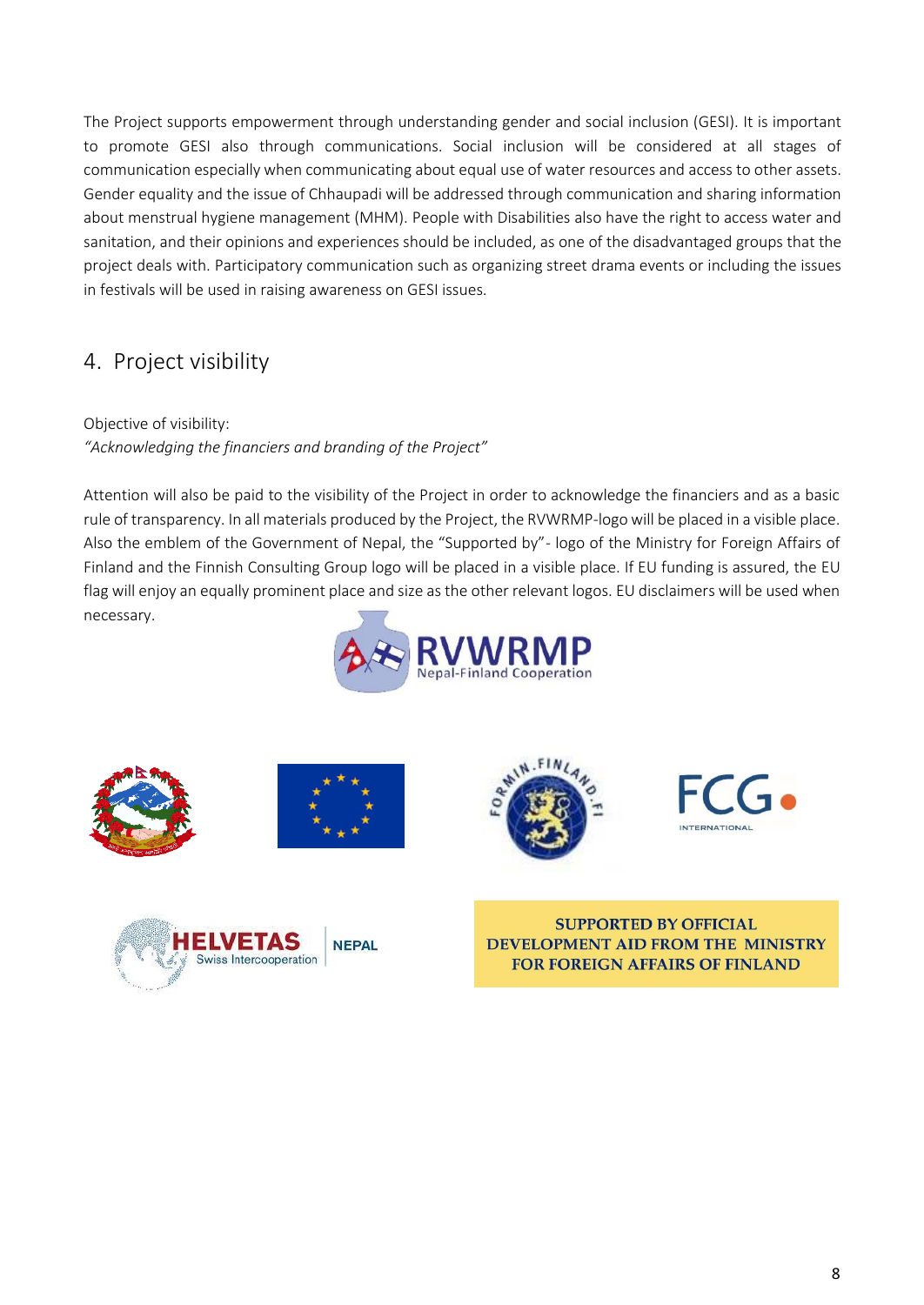## 5. EU guidelines for communication

The Project will follow the EU Communication and Visibility Guidelines. The Guidelines give valuable advice on effective and appropriate communication of development cooperation and have been carefully considered while developing this Communication and Visibility plan. Some highlights from the guidelines are mentioned here:

- All information shared should be accurate and always targeted for the right audience.
- Attention should be paid to that the information provided is interesting for the audience.
- Communication should focus on the outcomes and the beneficiaries, more than the processes and the people doing it.
- Methods of communication selected and messages given should be compatible with prevailing social religious norms in the place where the communication activity is carried out.
- The guideline also suggests that in order to maximise the impact the local language should be used as far as possible.